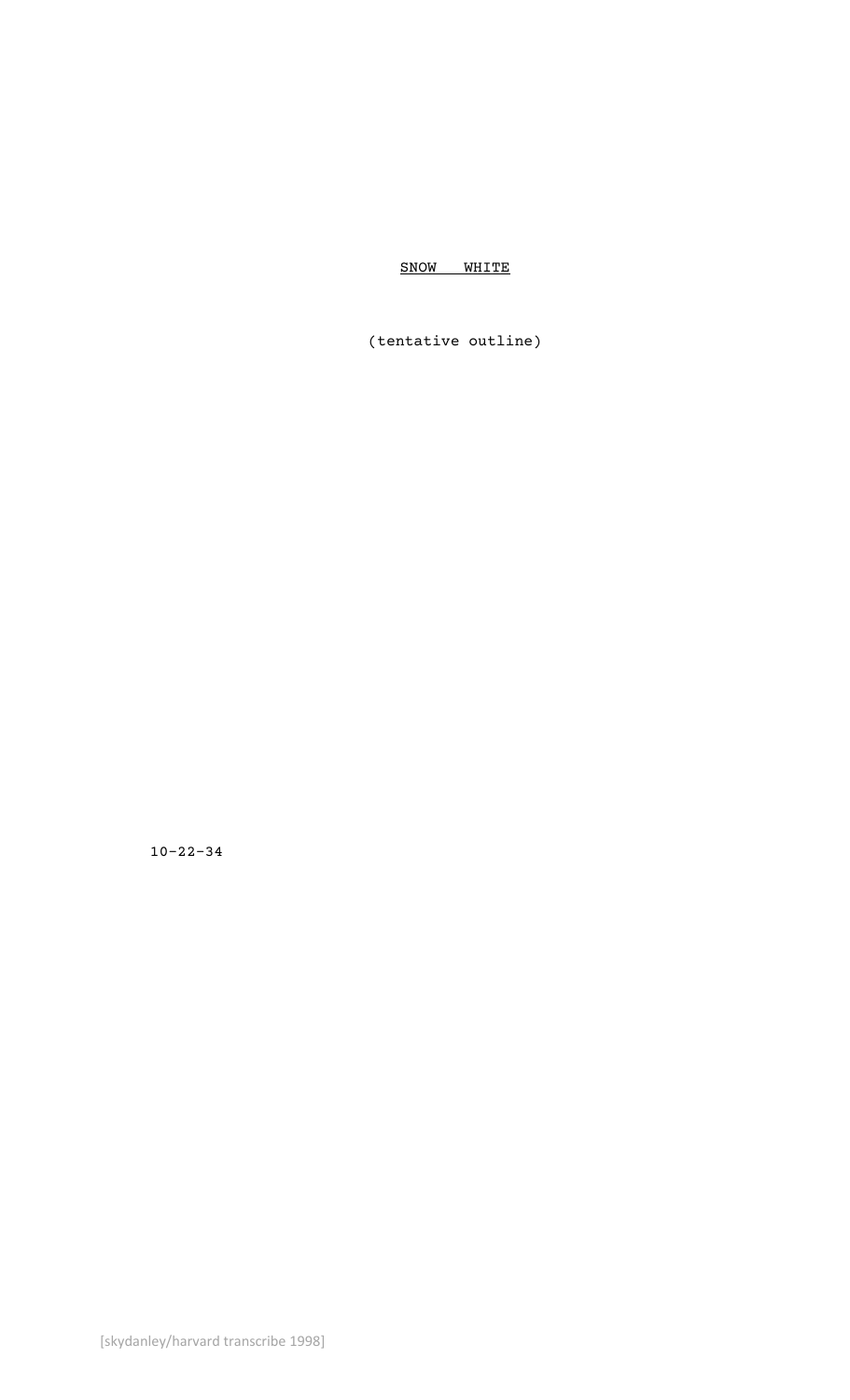#### Cast of Characters

SNOW WHITE..... Janet Gaynor type – 14 years old

THE PRINCE..... Doug Fairbanks type – 18 years old

- THE QUEEN...... A Mixture of Lady Macbeth and the Big Bad Wolf - Her Beauty is Sinister, Mature, Plenty of Curves - She Becomes Ugly and Menacing When Scheming and Mixing Her Poisons - Magic Fluids Transform Her Into An Old Witchlike Hag - Her Dialogue And Action Are Over-melodramatic, Verging on the Ridiculous.
- THE HUNTSMAN.. A Minor Character Big and Tough 40 Years Old - the Queen's Trusted Henchman But Hasn't the Heart to Murder An Innocent Girl.

THE SEVEN DWARFS:

- HAPPY..... A Glad Boy Sentimental Addicted to Happy Proverbs - His Jaw Slips Out of Its Socket When He Talks, Thus Producing a Goofey Speech Mannerism.
- SLEEPY.... Sterling Holloway Always Going to Sleep Always Swatting At a Fly On the End of His Nose.
- DOC....... The Leader and Spokesman of the Dwarfs Pompous, Wordy, Great Dignity - Feels His Superiority But Is More or Less of a Windbag.
- BASHFUL... Has a High Peaked Skull Which Makes Him Ashamed to Take Off His Hat - Blushing, Hesitating, Squirmy, Giggly.
- JUMPY..... Joe Twerp Like a Chap in Constant Fear of Being Goosed - Nervous, Excited - His Words and Sentences Mixed Up.
- GRUMPY.... Typical Dyspeptic Old Grouch Pessimist, Woman-hater - the Last to Make Friends with Snow White.
- SEVENTH... Deaf, Always Listening Intently Happy Quick Movements - Spry.
- PRINCE'S HORSE. This Gallant White Charger Understands But Cannot Talk - Like Tom Mix's Horse Tony – the Prince's Pal.
- MAGIC MIRROR... The Queen's Unwilling Slave Its Masklike Face Appears When Invoked - It Speaks in Weird Voice.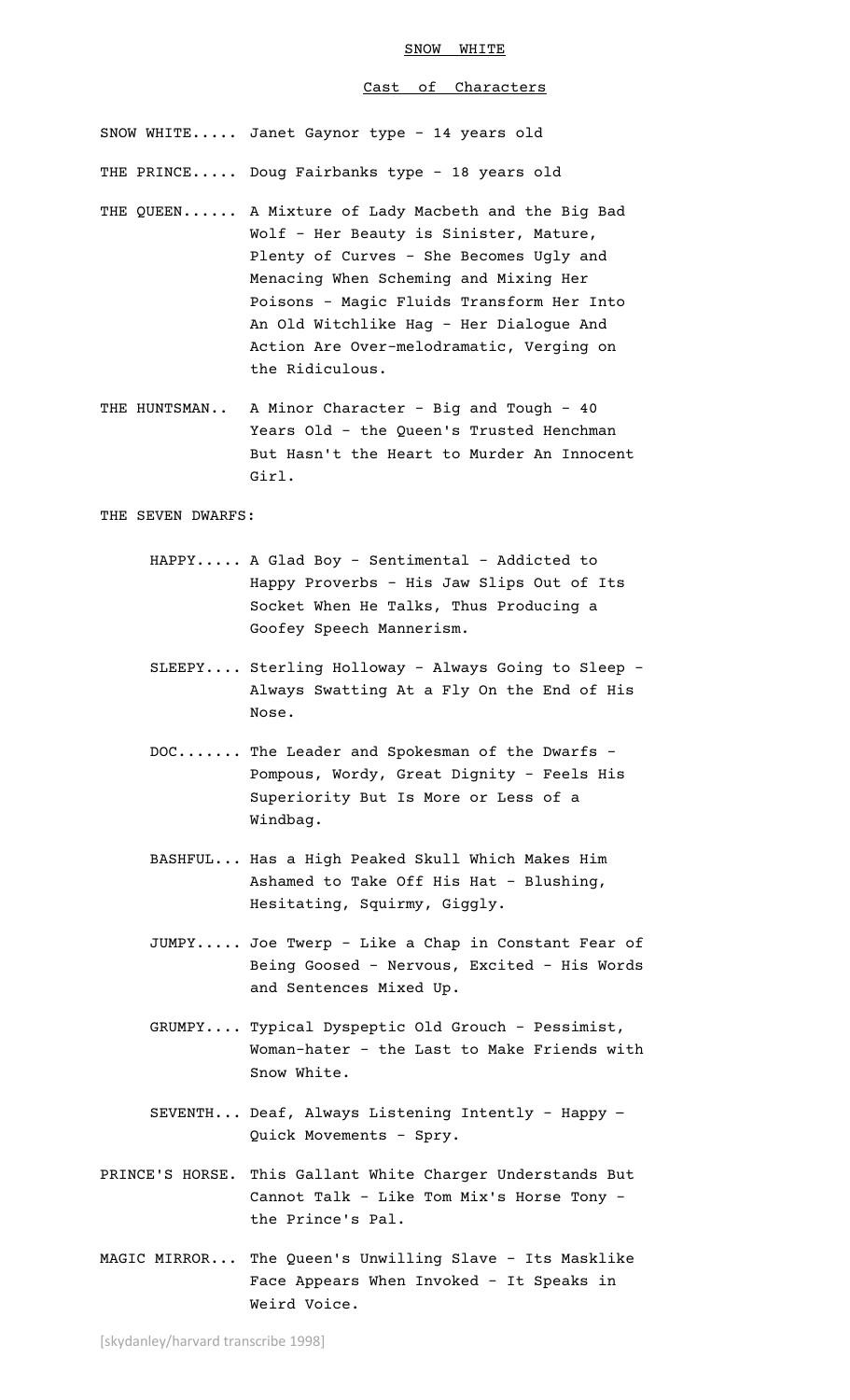# THE STORY BOOK OPENING

We see a book bearing on its cover the title and author, the Brothers Grimm. It opens to the credit page. Then, as its beautifully illuminated pages turn, we read the prologue which plants the Queen as a vain and murderous witch; Snow White as mistreated victim of the Queen's jealousy and greed for power; the Magic Mirror, and the reason for the Prince's visit to the palace. In short, the story book opening is a footage-saving device that carries us well into the plot and interesting action, and also establishes the situation and characters in advance.

# THE FIRST THOUSAND FEET

Rather than spend too much of our energy at the present time in working out the first and less important sequences, Walt prefers to start actual work at the point where Snow White finds the cottage of the Seven Dwarfs. FROM THIS POINT ON, our basic plot development is fairly definitely established. What happens UP TO THAT TIME is still rather hazy. Sufficient to say, the Prince and Snow White fall in love, much to the anger of the wicked Queen. She puts the Prince in a dungeon and sends her huntsman into the woods with Snow White, with instructions to bring back the girl's heart. The huntsman sets Snow White free. After wandering through the woods all day, she finds the Dwarfs' cottage.

# SNOW WHITE FINDS THE COTTAGE

It is late in the afternoon when Snow White sees the Dwarfs' cottage. She knocks - looks in the windows - no one is at home. She opens the door timidly. The friendly birds motion her to enter.

Inside, the light is dim, spooky. Everything is in disorder, the dirt and confusion typical of bachelors' quarters. There are seven beds, seven little nightshirts on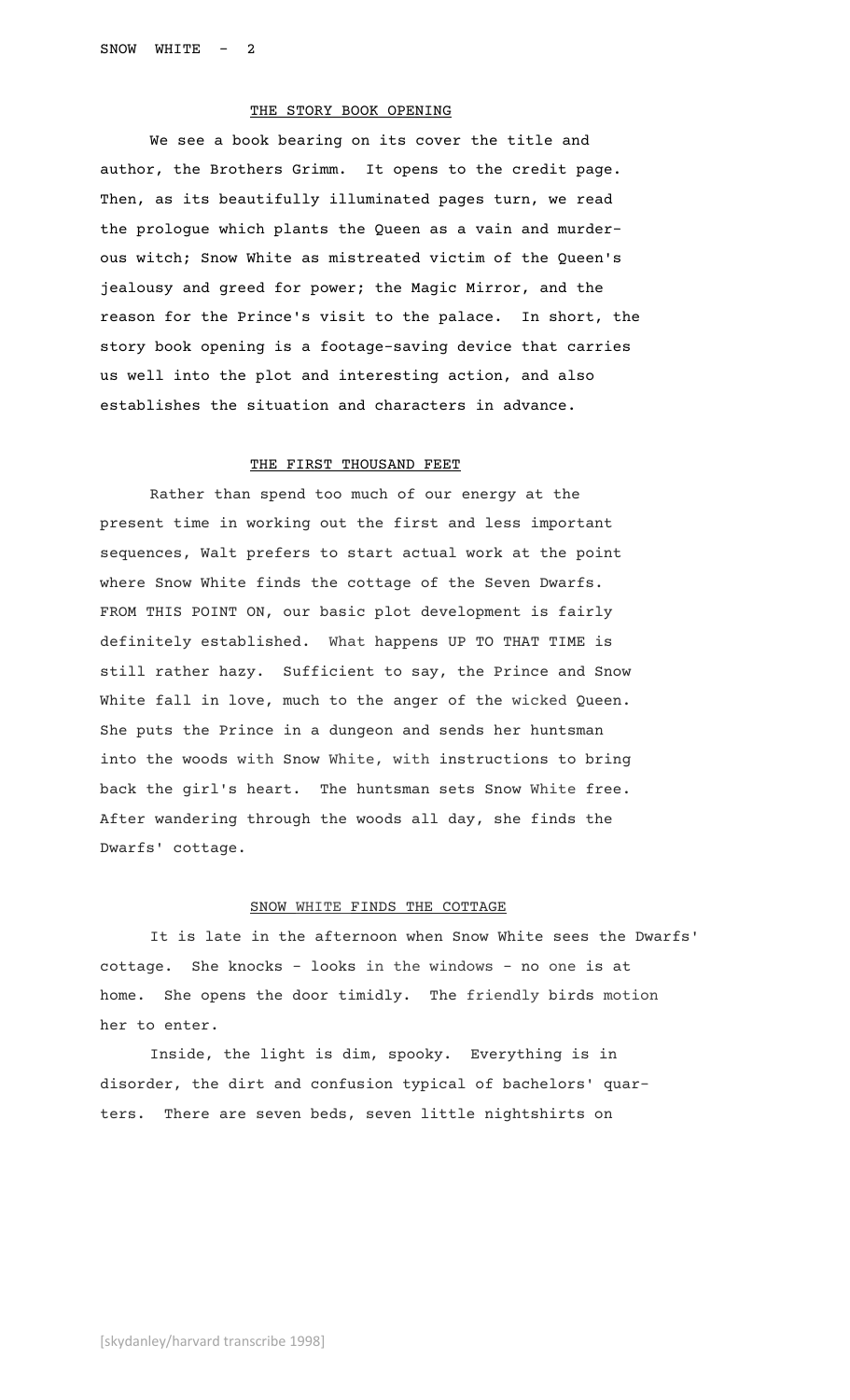the floor, seven little chairs, seven of everything. Inspecting, questioning the birds who answer yes or no with shakes of their heads, Snow White concludes that the cottage belongs to seven very dirty little orphans - boys - living alone, without any grown-ups to tend to them - seven children who need the ministering hand of woman - who need her, Snow White.

Helped by the birds, Snow White begins cleaning up the messy house. She tastes the soup simmering over the hearthfire and seasons it. The birds bring her flowers which she, and they, arrange in a vase. We leave this bustling, happy scene for –

# THE DWARFS RETURNING FROM THE MINES

We hear the rollicking marching song of the dwarfs as they swing up the forest trail. Probably, the lyrics tell us that they are minors and bachelors who glory in their freedom from the domineering hand of woman. At the end of the line Stubby-legs is having a tough time keeping up with the others. Doc leads the procession.

In sight of the cottage, they break ranks and run to the door. It is open! Someone has been there! Who? What? The dwarfs are apprehensive. Such a terrible thing has never happened before. They push DOC across the threshold and huddle in the door. DOC sniffs the air. The semi-dark room smells clean, fresh, fragrant. Impossible! Unprecedented! Oh, the horror of it! Perhaps, even NOW the vile vandal lurks within the spooky gloom... a scurrilous whatsit – a witch, goblin, ghost.. perhaps a steel-clawed jabberwauk!

They must be brave. They will search the house. They will tear the intruder limb from limb. They jump back in terror as the wind or mischievous birds slam the window shutter.

They light candles or stir the fire into flame. An amazing and terrifying sight socks them between the eyes. The house... IS CLEAN! The dishes are... WASHED! The dwarfs are outraged. The comedy search for the UNSEEN HAND begins.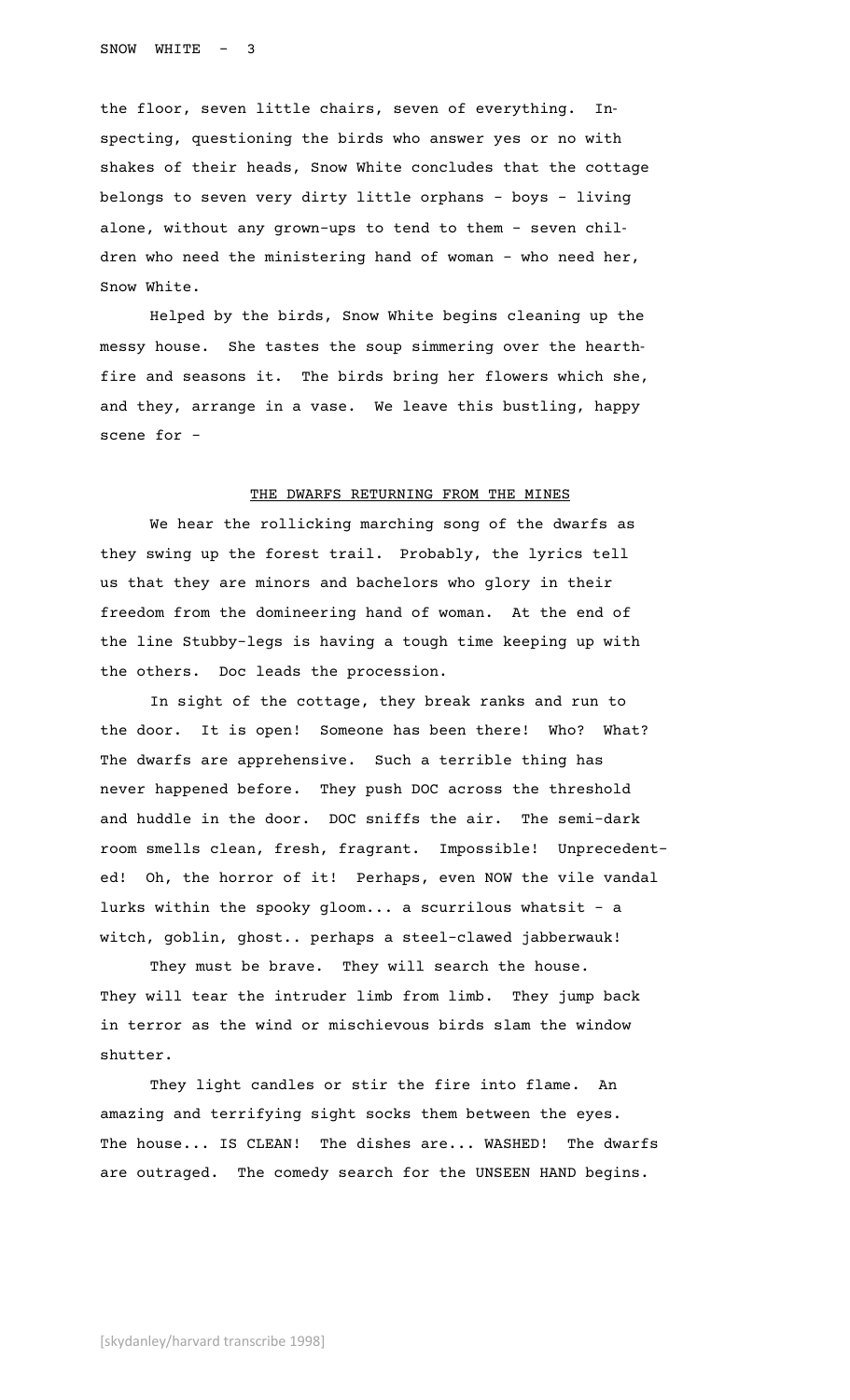The birds watching from the beams are much amused. After several minutes of spook comedy, JUMPY finds SNOW WHITE asleep on a bed. He is too scared to talk. He motions to the dwarfs and finally gets his words out:

"A GITTLE LIRL - ALEEP IN MY SLED, SHED, BED - A GIRL WITH HONG GOLDEN LAIR - GONG LOLDEN GAIR – THERE'S HAIR ON HER – etc."

The dwarfs gather round the bed, peering at her over the head and footboards. A WOMAN! Snow White begins to wake up. She sits up. They fall back. She sees them and lets out a startled scream. They dash for the door. DOC stops them. They are men! Men must be brave in the face of danger!

"NOT CHILDREN!..WHY..THEY'RE MEN..CUNNING LITTLE MEN."

SNOW WHITE smiles and greets them. They crowd behind DOC and nudge him. He speaks. They take up courage, question SNOW WHITE, and hear her story. She assumes that she may stay and cook and sew for them. GRUMPY warns them that a woman is bad luck on land or sea. DOC remarks that if the Wicked Queen finds out that they are sheltering the Princess, she will wreak her vengeance and witcheries upon them.

SNOW WHITE goes sadly to the door. They stop her. Perhaps the Queen will never know. There is plenty of work for SNOW WHITE to do. And then, the terrors of the woods at night – dragons, unicorns, and such – SNOW WHITE would surely be killed in the lonesome, awful woods.

DOC calls for order and puts the matter to a vote. All but GRUMPY want SNOW WHITE to stay. She stays. Introductions follow.

SNOW WHITE is about to get dinner, when she sees their disgracefully dirty hands! She makes them stick their hands out. GRUMPY sticks out his tongue. While SNOW WHITE is getting dinner, we watch the dwarfs cleaning up at the well outside the cottage. Gag stuff.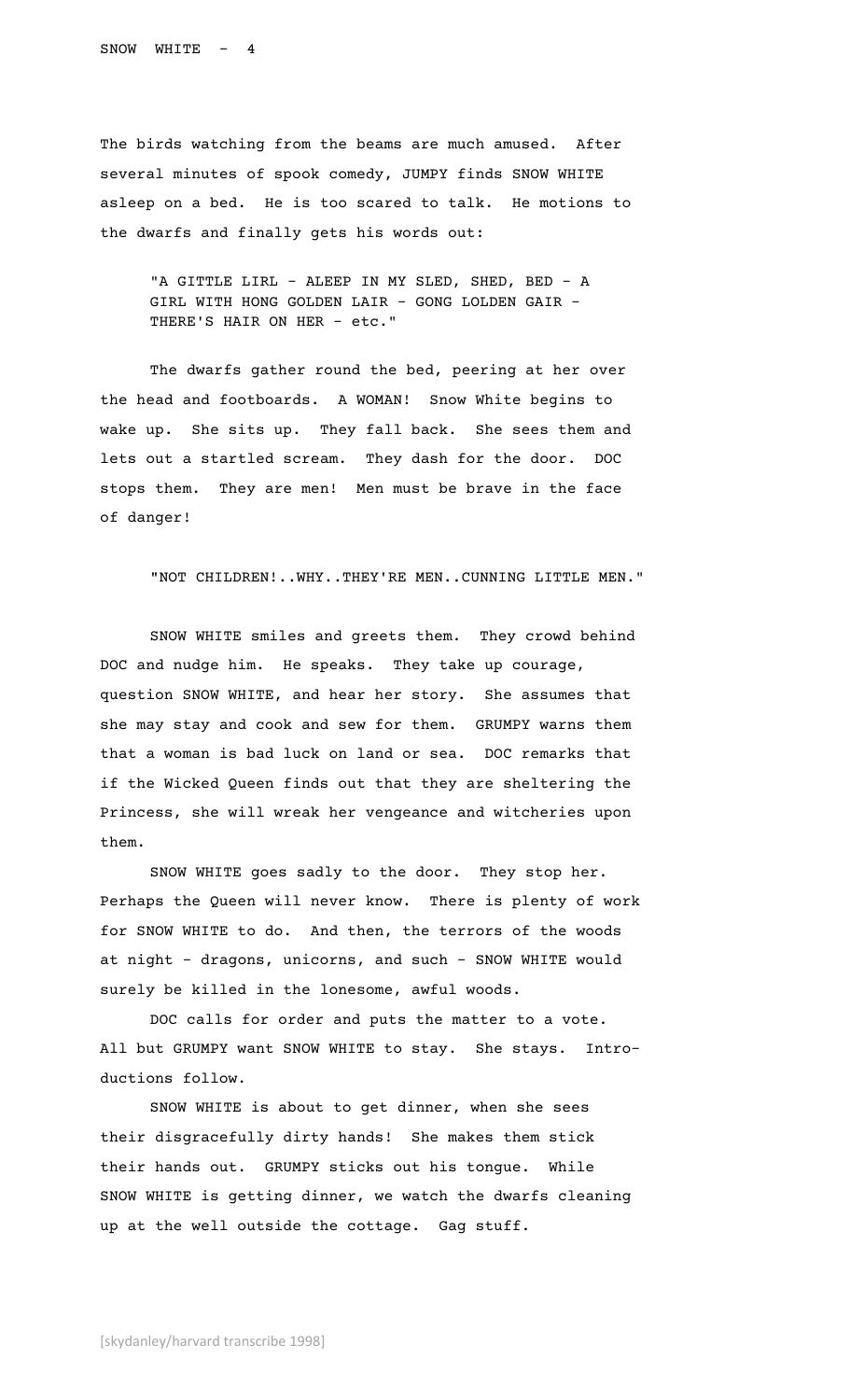### THE EATING SEQUENCE

SNOW WHITE'S call to dinner brings the dwarfs swarming to the table. There is a wild dash for grub, interrupted by SNOW WHITE'S motion for quiet. She says grace.

The dwarfs fall upon the soup. The suckings and gurglings, whishings and whoopings of the soup suggest a soup symphony.

SNOW WHITE is shocked at their dreadful manners, and in a little song or jingle she teaches them the etiquette of eating soup. We leave them at dinner and return to the castle where, in her chamber, the wicked Queen awaits the Huntsman's return with SNOW WHITE'S heart.

### THE HUNTSMAN'S RETURN

Night. The Queen and her raven await the glad news of SNOW WHITE'S murder. The HUNTSMAN enters, kneels and holds out the casket in which is the heart – a pig's heart, not SNOW WHITE'S. The ecstatic Queen dismisses the Huntsman with the promise of a fine reward on the morrow. Alone, she gloats over the precious heart; and holding it out triumphantly to the Magic Mirror, she asks it to tell her who is now the fairest in the land. The mirror reveals the HUNTSMAN'S duplicity and SNOW WHITE'S whereabouts, and tells the enraged Queen that SNOW WHITE is still the fairest of all.

"If you want a job well done, do it yourself," says the Queen, and consults her Witches' Cookbook for a gruesome recipe that will finish off SHOW WHITE.

Here we leave the Queen and return to the cottage where the dwarfs are playing an entertainment in honor of SNOW WIHTE.

#### THE DWARFS ENTERTAIN

This is a sequence of hilarity and gags. We find the dwarfs playing their rustic instruments and dancing. Perhaps there are acrobatics and feats of skill, strength, slight-of-hand, etc. They call on SNOW WHITE. Possibly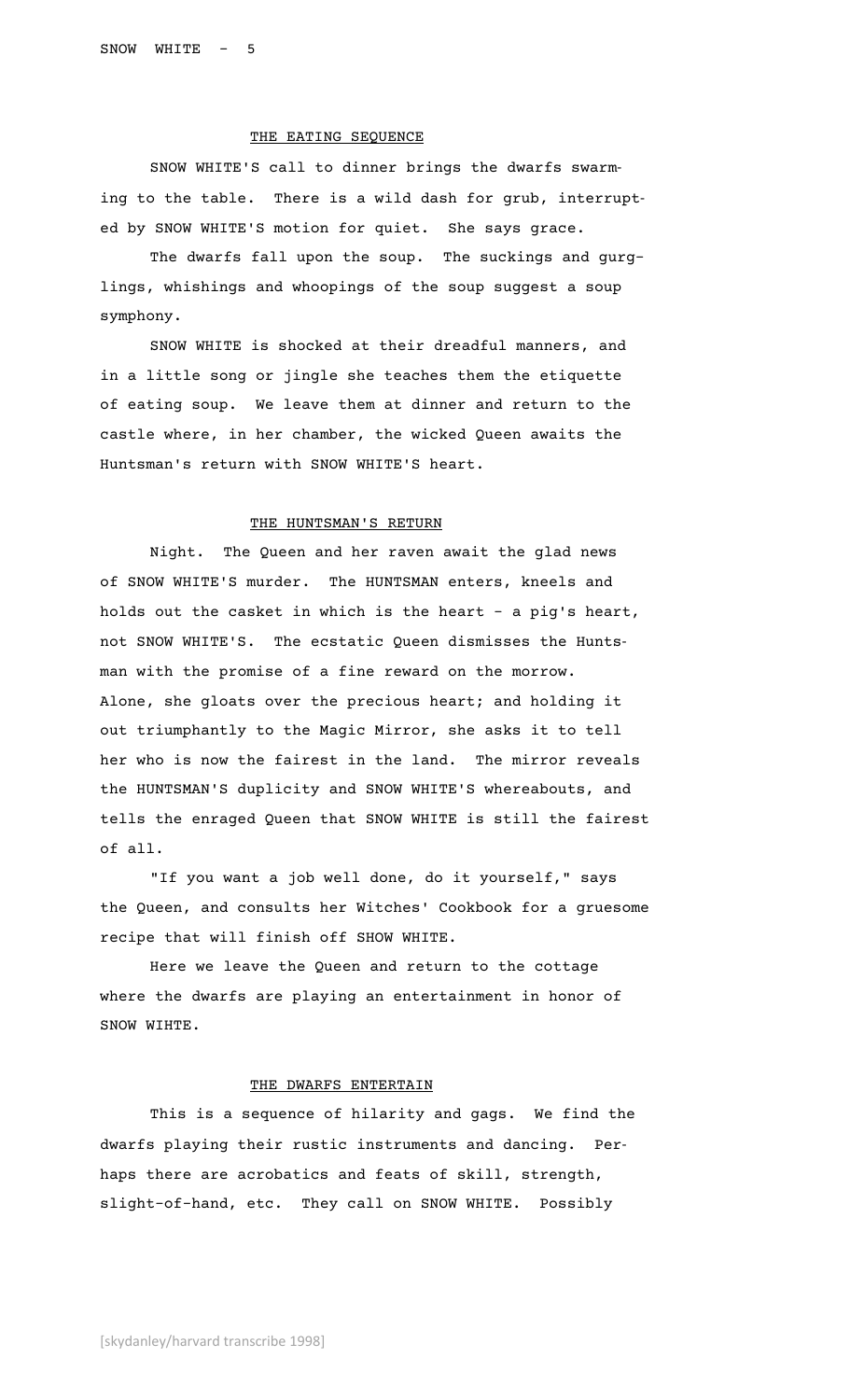she instructs them in a dance of the court. Then the dwarfs do a dance of the hoe-down square dance, Virginia reel type. Each dwarf in turn recites a jingle to the tune, which points out the weaknesses and comedy characteristics of one of the other dwarfs – thus advancing our building of individual personalities for the little men. The entertainment winds up with SNOW WHITE singing a wistful, tender melody which tells the dwarfs of her unhappy childhood, her prince, and her romantic conviction that some day her prince will come and, far from the wicked Queen, they will ride to their castle in the clouds where the doves will ring the wedding bells. The song is a prophecy – it foretells the ending of our story.

The song is a natural transition from noisy action to the silence and yawnings which suggest sleep. SNOW WHITE sees SLEEPY snoozing in a corner. She suggests that it is time for bed. The dwarfs put their beds together to make a big one for SNOW WHITE. With their blankets, they wall off an alcove for her. SNOW WHITE offers up a prayer thanking God for her new friends. They kneel about her. We strive for comedy in this scene – the reactions of the little men who have never prayed before. The sequence ends with the dwarfs finding places to sleep – in the oven, on shelves, hanging on coat hangers, etc. A well-directed wad of tobacco extinguishes the last candle.

# THE QUEEN PREPARES THE POISON COMB

The QUEEN enters the dungeon where the PRINCE dangles from chains suspended from the ceiling. He is gagged. Confronting him are several skeletons, also chained and gagged. This is a sequence of gruesome comedy – of dancing skeletons – fantastic shadows – witchcraft and deviltry.

The QUEEN torments the PRINCE by telling him of her scheme to murder SNOW WHITE with the poison comb. She introduces him to the skeletons. They were once handsome young men like himself. She hopes they will all be great friends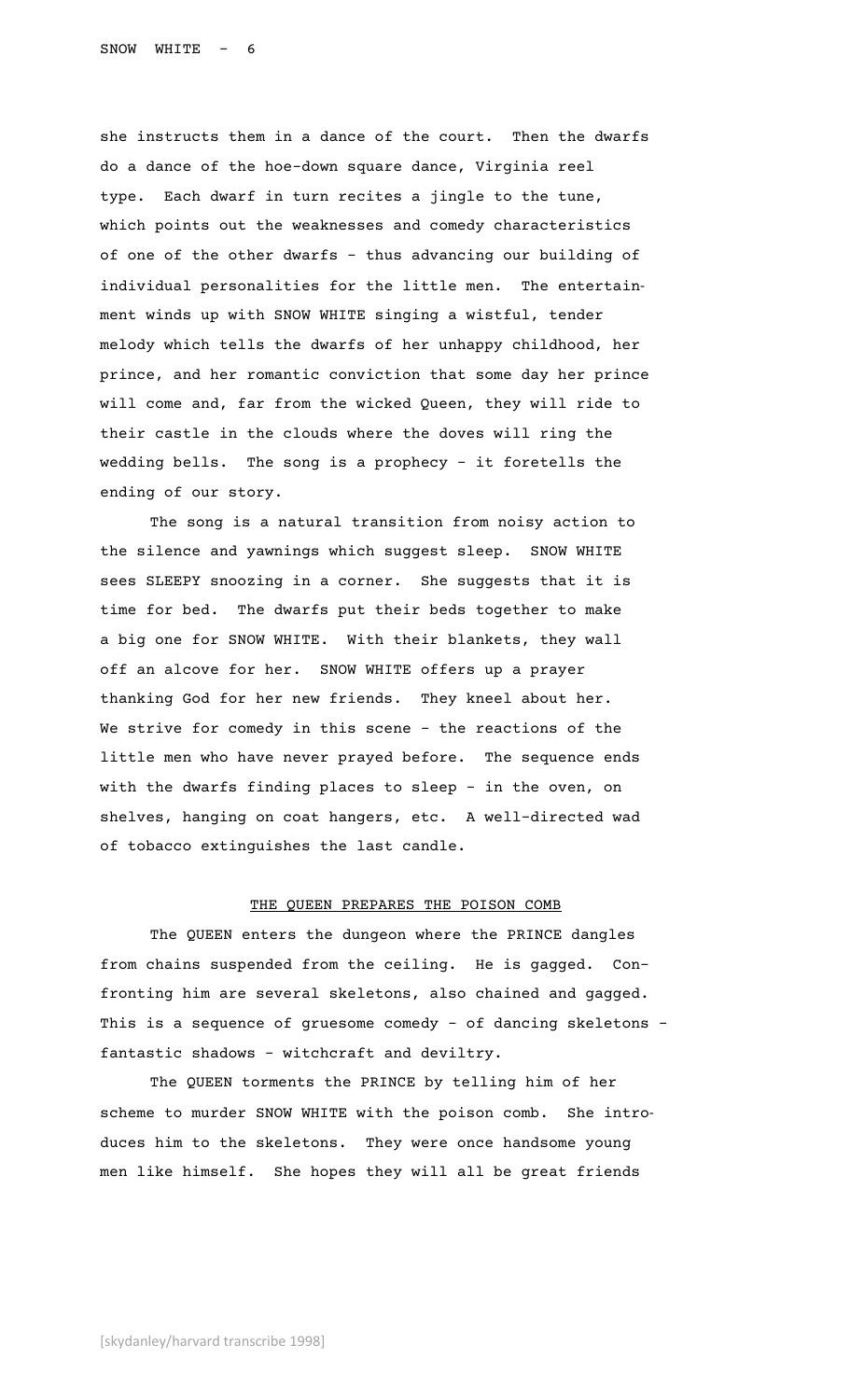because they will live together for a long time. She works the skeletons like marionettes, so that they bow, shake hands, and dance.

The QUEEN leaves the PRINCE momentarily, and goes up a short flight of steps to her magic laboratory, where the witch's caldron simmers over a fire. From skulls she takes the peculiarly gruesome ingredients for her poison potion, and intones her incantation as she mixes the stuff in the cauldron and feeds the flames.

When the poison comb is done, she returns to the PRINCE and shows it to him, explaining its murderous virtues. Drinking a magic liquid, the QUEEN turns into a plump old peddler woman before his eyes. Bidding him a cheerful and hospitable good-night, she disappears through a secret panel, and we follow her a few stops to where the river runs under the castle. She gets into a boat and is carried off by the current. We leave her tying up the boat where the river enters the forest. She hobbles off into the night.

### THE DWARFS LEAVE FOR THE MINES

Morning. SNOW WHITE is hurrying the dwarfs off like a mother getting her children off to school in time. At the door, she kisses each one of them. GRUMPY ducks, but she grabs him. BASHFUL gets in line twice. We follow the dwarfs into the woods.

The dwarfs decide not to go to the mines. They will take a day off and make something as a surprise for SNOW WHITE. Dialogue brings out that the dwarfs haven't been so happy in three hundred years. DOC climbs on a stump and calls the meeting to order. The meeting is conducted very seriously, and it is a burlesque on the American variety of lodge meeting. It is SLEEPY who suggests that they make her a bed. The motion is carried. DOC divides up the work. While some dwarfs are making the bed, others are making the mattress, pillows, and comforter. There must be some clever gag stuff in this sequence. The birds and little animals help. They give their fur and down for mattress stuffing.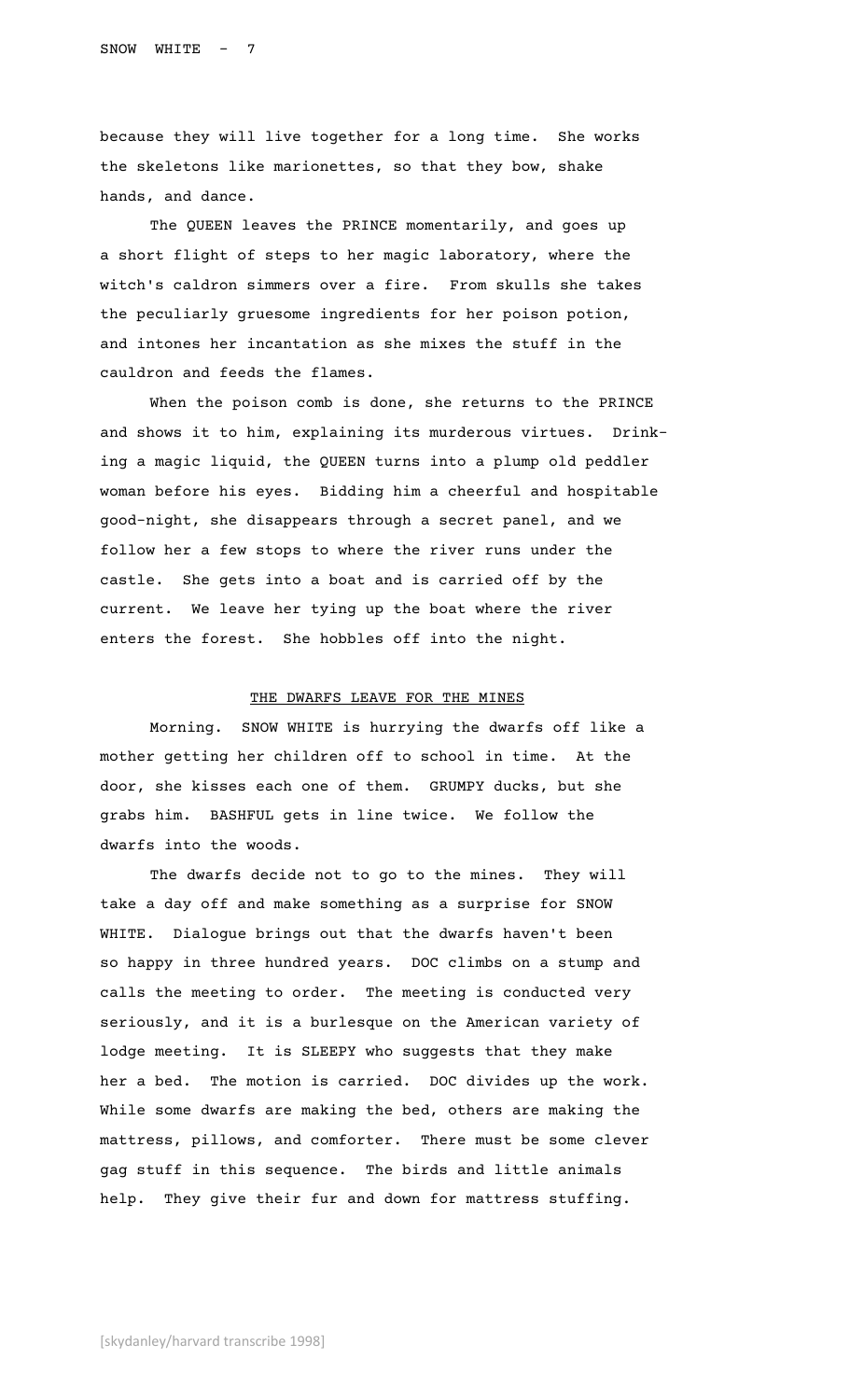The dwarfs cut off parts of their beards. The comforter is made of the dwarfs' shirts. We leave then making the bed, and return to the cottage where snow WHITE and the birds are cleaning up the house while the QUEEN skulks nearby in a thicket.

# THE POISON COMB

Gags of the birds helping SHOW WHITE wash the dishes, take down cobwebs, bring water from the well, make a cake, make the beds, etc. The QUEEN knocks at the door. SNOW WHITE admits the fat, cheerful, motherly creature, and admires the tempting articles in her pack. But she has no money and cannot buy. The QUEEN discovers a snarl in SNOW WHITE'S curls, and taking out the poison comb, runs it through her hair, sticking the sharp teeth into the girl's scalp. SNOW WHITE swoons. The triumphant QUEEN leaves the comb in SNOW WHITE'S hair, and scuttles off.

# THE DWARFS FIND SNOW WHITE

Returning to the woods, we see the dwarfs completing the bed - putting SNOW WHITE'S name on it in beaten gold – finishing the carving. When it is done, the dwarfs put it on their shoulders, and start for home. Outside the cottage door they hide the bed, and JUMPY goes inside to blindfold SNOW WHITE and lead her out for the big surprise. He finds her lying on the floor, apparently dead. He rushes out. The dwarf's try to revive SNOW WHITE. This is a comedy scene. Frantic dwarfs doing the futile, absurd things that people do in moments of hysteria and disaster. DOC, assuming his most professional air, examines SNOW WHITE. He is very serious, but our effect will be a burlesque of the usual medical examination. He pronounces her dead. But, just then, the comb is discovered. DOC smells it – Poison! He throws it in the fire where it burns with an evil, green flame. When the dwarfs turn from the fireplace to SNOW WHITE, they see her sitting up dazed. Their shock turns into joyful relief. She tells them of what has happened. They immediately connect the foul deed with the Queen herself, or one of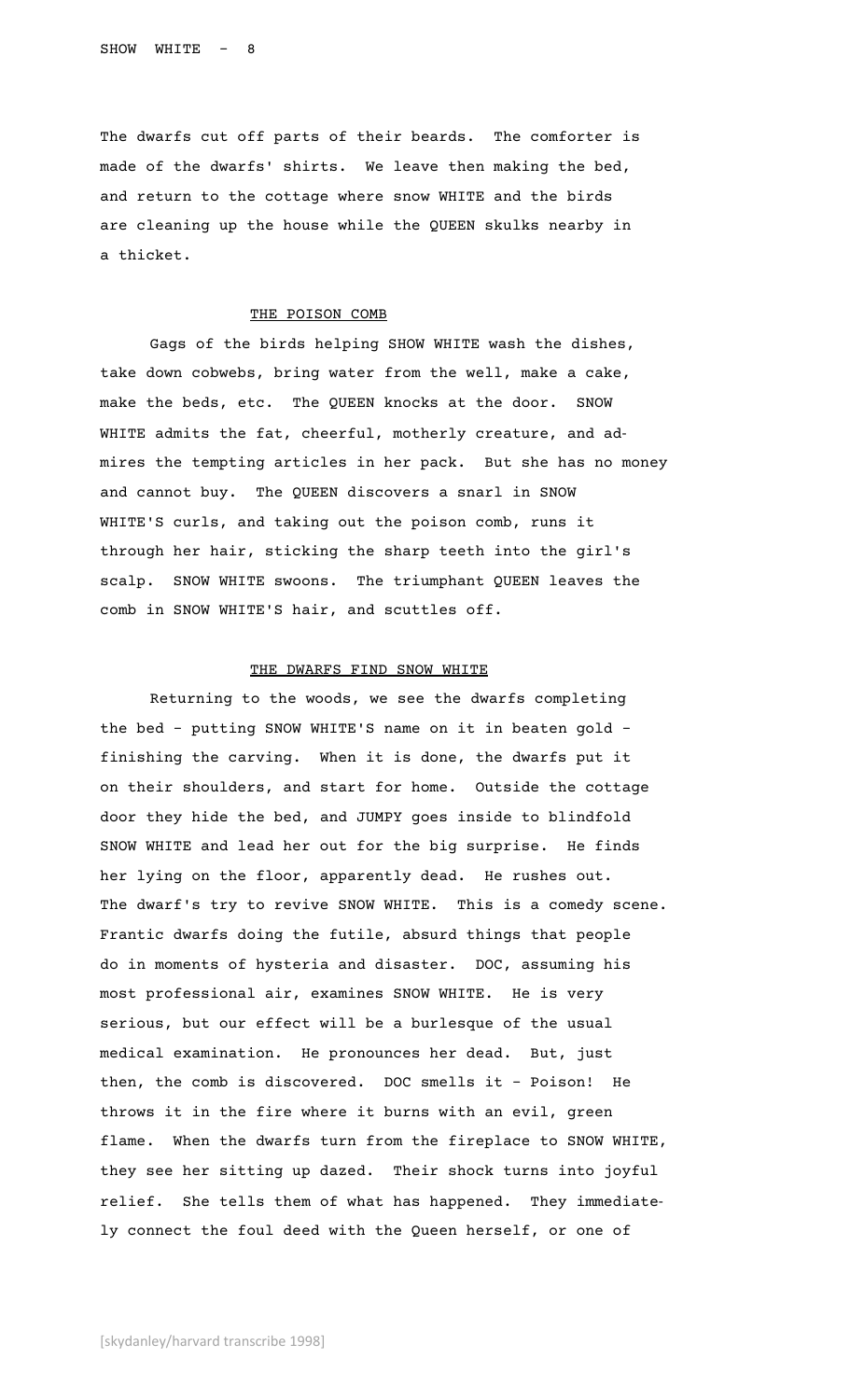her agents. They warn SNOW WHITE against ever admitting a stranger while they are in the mines.

In this sequence we show GRUMPY trying to act hardboiled, but finally breaking down when SNOW WHITE is pronounced dead. His joy at her recovery.

There is a happy scene as SNOW WHITE is presented with the bed.

### THE QUEEN AGAIN

Night. The QUEEN returns to the castle. The mirror tells her that SNOW WHITE is alive and still the fairest of all. The poison comb has failed! In her rage and bitter disappointment, the QUEEN smashes the mirror. It is a scene approaching madness. The broken pieces of the mirror collect on the floor and prophesy the QUEEN'S end. Even as the QUEEN kicks the mirror to the four corners of the room, its laugh continues to echo from every piece of glass. She takes down her book, "What Every Young Witch Should Oughto Know," and finds the recipe for the Poison Apple. It never fails. It produces a sleeping-living death. The victim, though alive, is buried by his friends. Only the kiss of a great love can revive the victim. But the Prince will never know that - nor does he know where SNOW WHITE is – and even if he did – well, she will fix it so that his lips will be as cold as death itself by the morning. In this happy frame of mind, the QUEEN goes to the dungeon where she taunts the PRINCE with the glad tidings as she collects the ingredients for her poison apple brew.

The apple ready, she shows it to the Prince – gloats over him – starts the tiny trickle of water which will grow larger, larger, every minute, until the Prince will be like a cork bobbing his head against the granite ceiling of his cell. As the water seeps in faster and faster, the QUEEN, disguised this time as a skinny, witchlike crone – leaves by the river tunnel, and again we follow her into the woods.

### THE PRINCE ESCAPES

Now the water is waist-deep. The Prince's struggles are futile. Birds looking in the cell window register under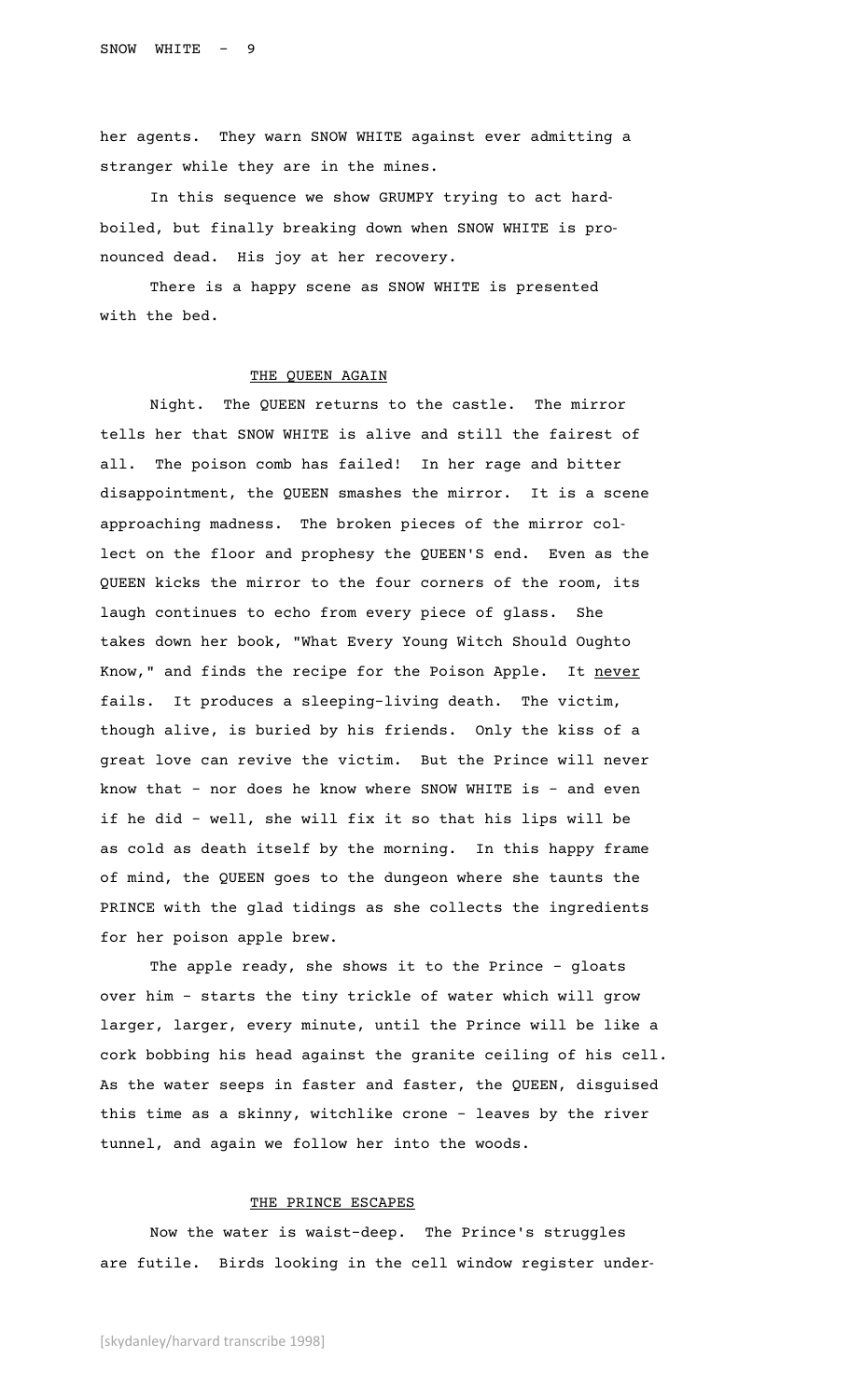standing of his plight. They fly off, and we follow them into the castle through winding corridors and stairs – until they come to where the guard lies half asleep near the door to the Prince's cell. They try to pick the keys out of his pocket or off his belt, but he wakes up. The birds divide. One group stages a first-class fight to distract his attention until the other birds can steal the keys. Then the fighting birds swarm over the guard, pecking at him and beating their wings against his face. He gives chase, batting at them as they continue their guerilla warfare.

The other birds insert the key in the lock – they put a stick through the key and the weight of their bodies working on this makeshift lever, turns the key. The force of the water pushes the door open. The wall of water sweeps down the corridor, tumbling the guard along as the birds fly to the prince with the keys and free him.

The guard sounds the alarm and rushes for the Prince's open cell; but the Prince is waiting for him – socks him – takes his sword, and springs into the corridor. Both ends of the passage way are blocked by soldiers closing in on him. With the technique of Doug Fairbanks, he hacks his way to freedom. He whistles, and his horse leaps from the palace stables and charges to his side. The Prince springs on his horse and battles his way into the woods and to safety. He whispers into the ears of this remarkable animal that they must track the wicked queen and rescue SNOW WHITE. Although the animal cannot talk, he can nod and paw to show that he understands. They're off in a cloud of dust!

Short flashes from Queen to Prince show that the Prince has hit the trail and Sheridan is twenty miles away but gaining fast.

# THE POISON APPLE

Morning. The dwarfs are already at work in their mine. This is our first shot of their mining operations – digging ore – panning gold – the smelter, etc. A rhythm scene – merely long enough to plant the whereabouts of the dwarfs.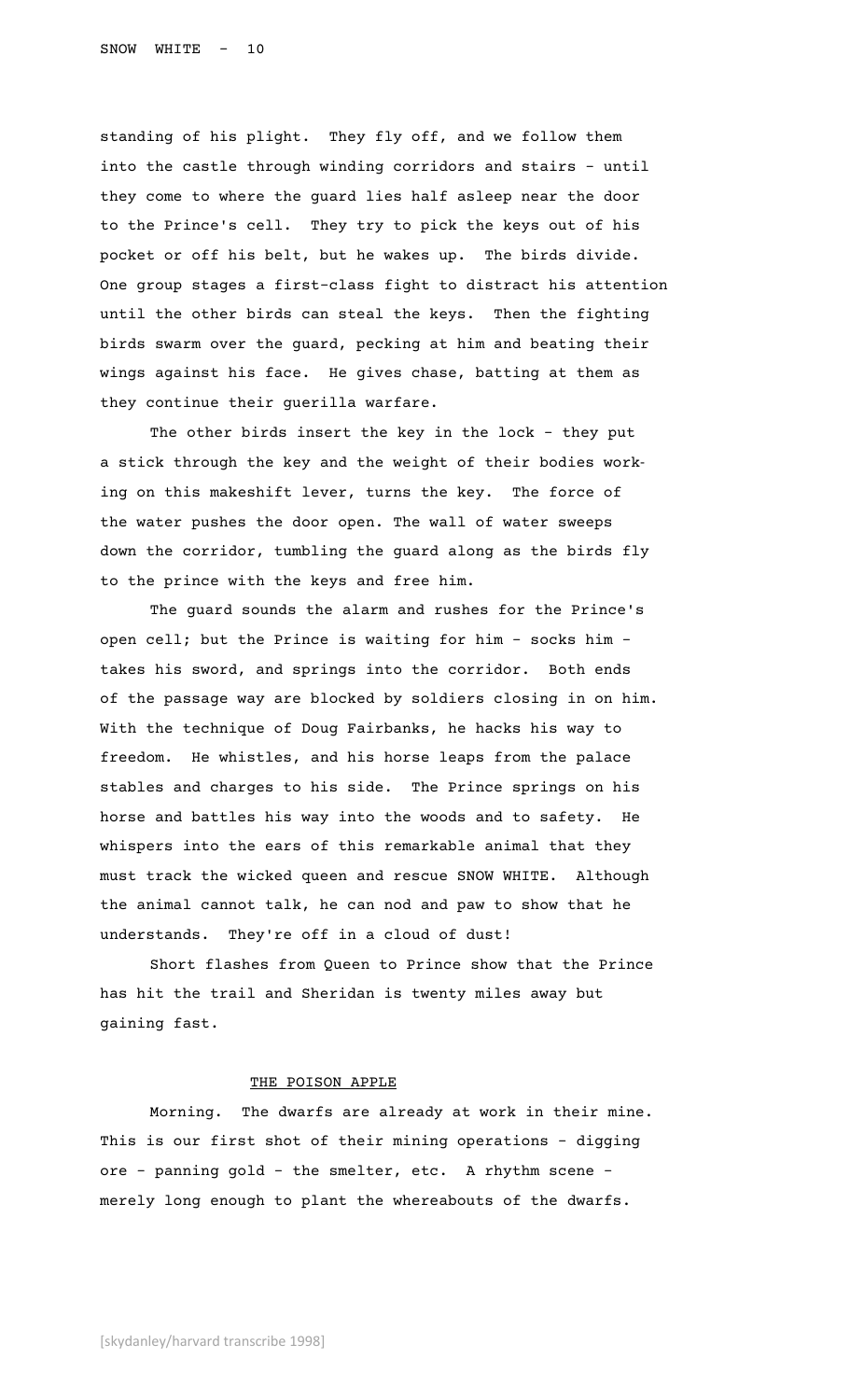We return to SNOW WHITE and the birds setting about the housework. Very short.

We cut to the Prince in pursuit. He almost has the unsuspecting Queen, when she disappears almost magically. At least he is thrown off the trail, and we know that for the time being the Queen has escaped his vengeance. The Prince gallops off double speed. It is still possible that he will head off the Queen.

Cut to SNOW WHITE again. She hears an apple peddler's call coming closer to the cottage. There is a knock on the door. Remembering the dwarfs' warnings, she does not open the door, but peeks out through the door window and sees the Queen in disguise.

The Queen's efforts to wheedle SNOW WHITE into letting her in are not successful at first. SNOW WHITE tells her to go away. The Queen redoubles her sales talk. The birds are suspicious and fly at the Queen.

The wily Queen begins to suffer from the heat – the long walk – old age – her bad heart – and ends up in a faint. SNOW WHITE rushes to her with water. As our heroine helps the Queen into the house, the birds fly off to get the dwarfs.

We see the dwarfs at work when the birds fly in. The birds, unable to talk, try in vain to warn them, to lead them home. The birds interfere with the work – fly off with picks – knock the glasses off DOC'S nose – wake up SLEEPY – tug at the dwarf's beards. But the dwarfs only beat them off and wonder what's come over the crazy birds.

Cut to the Prince still on the gallop but getting nowhere fast.

Cut to SNOW WHITE and the QUEEN. The QUEEN has brought out her poison apple and is selling SNOW WHITE on this idea that it is a most wonderful magic apple worth a king's ransom. One bite of the apple will make dreams come true – will bring a lover from afar to a languishing maiden's side. SNOW WHITE thinks of her Prince. She longs for a single nibble of the precious apple. But she has no king's ransom to offer – not even a penny. The QUEEN is soft-hearted but wily. SNOW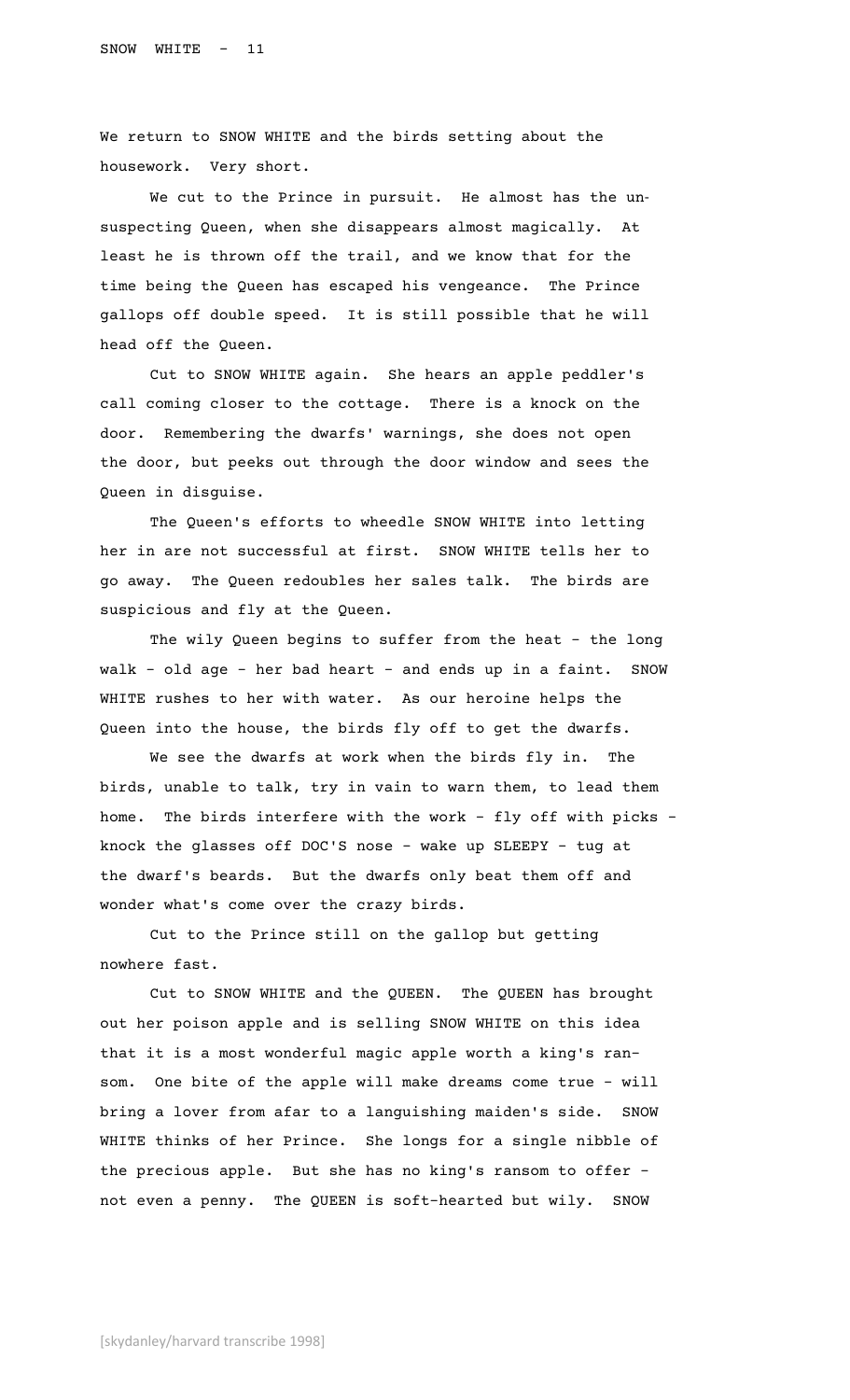WHITE has been kind to her – she would love to do something for the sweet girlie who was so good to her – well, perhaps just one little bite – but on the other hand...

We leave the audience in suspense and return to the dwarfs. Suddenly, the light of understanding bursts. One cries out – "The Queen," – "Snow White! – the birds! – come on, boys!" The dwarfs drop everything and head for home via the short-cut through the woods. This trail leads over mountains, cliffs, rapids, ravines. The dwarfs, like monkeys, aerial performers, acrobats, swing through the trees, swing from vine to vine, make human chain bridges across ravines and streams, etc. Into flat country again, they jump on the backs of deer, and fly down the path toward the cottage. This is serious business for the dwarfs, but we should get wild action gags and comedy, especially from the frantic efforts of Stubby-legs to keep up with the others.

At the cottage, SNOW WHITE stands with eyes closed, the poison apple in her hand. She is making the wish which she expects will come true when she bites the apple. The Queen's face fills with gloating triumph, hatred. But, as SNOW WHITE'S teeth sink into the apple and her eyes open, the Queen again becomes a mealy-mouthed, smirking hag.

SNOW WHITE swallows the piece of apple. The poison takes effect. In a trance-like condition, she reels and sinks to the floor with the Queen's words of revenge, fury and hate ringing in her ears.

The Queen scuttles off just as the dwarfs break into the clearing. They see her. All but GRUMPY and DOC set off after her. These two find SNOW WHITE and begin working over her.

We follow the dwarfs chasing the Queen through a mountainious forest landscape. The chase ends when the Queen, in attempting to send a huge boulder crashing down a slope onto her pursuers, is herself knocked over a precipice. Two buzzards perched nearby on a dead tree, watch her bring destruction to herself. They nudge each other – wink – dinner! – the Laurel and Hardy vultures flap their wings and start circling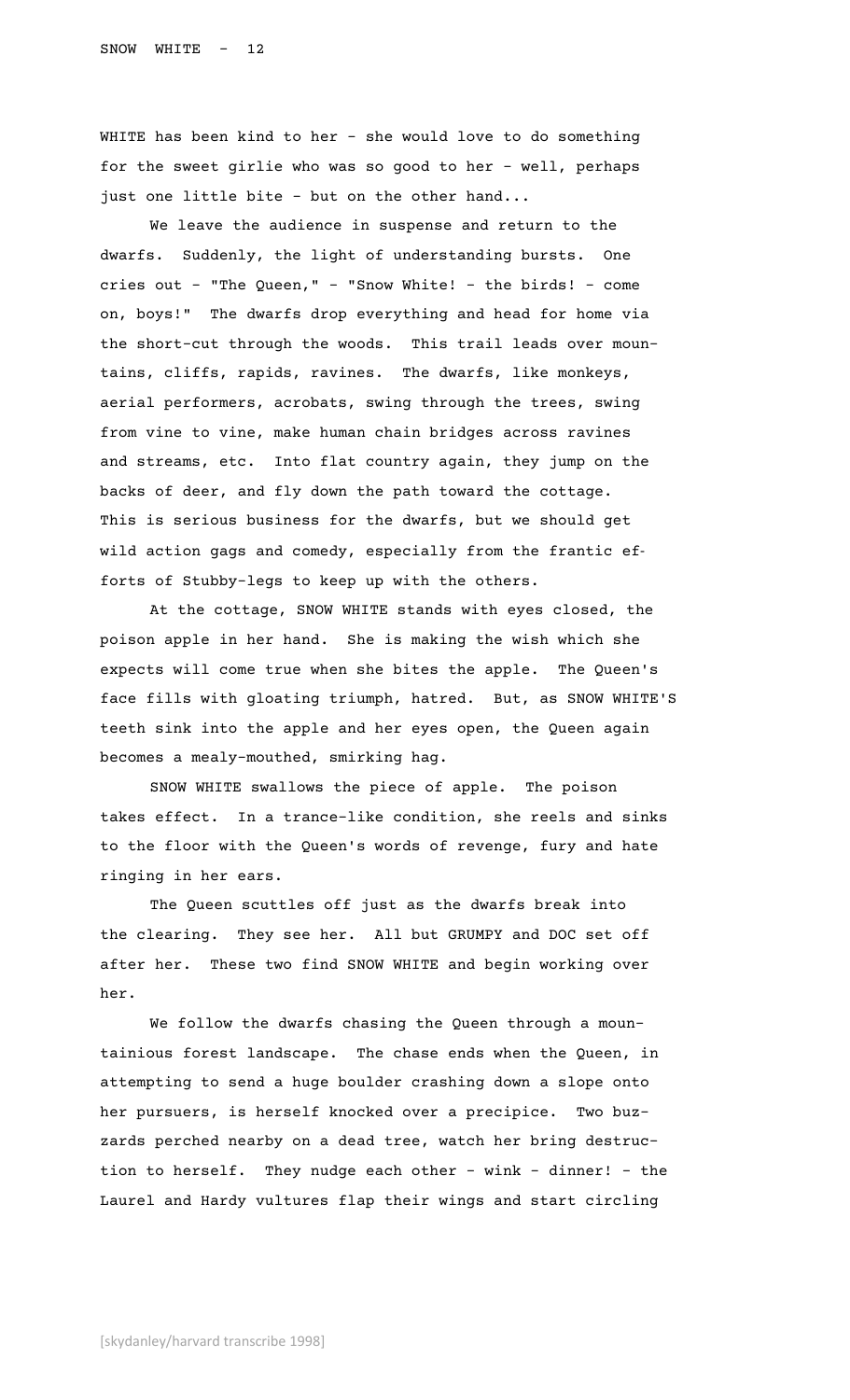the spot where, at the bottom of the precipice, the dead Queen lies.

The dwarfs peer over the edge and see that the chase is ended. As a gentle, melancholy rain begins to fall, they turn toward home, fearful of the news that awaits them there.

The dwarfs stop on the threshold of the cottage. They read the sad news in DOC'S face. DOC removes his hat. The others take off their headpieces and file silently into the death room. They kneel beside SNOW WHITE and DOC begins his prayer. It will be a tear-jerker. In the prayer are mingled the loneliness, the melancholy of their loss, anger at a supreme being who permits such cruel injustices – the age-old questioning of the scheme of things – tribute to the goodness, beauty, and innocence of SHOW WHITE – the joy that she has brought to others – their personal sorrow – ending in the convulsive sobs of bereavement which make funerals such jolly little affairs.

At this point of our story, Walt intends to resort to sub-titles to wind up the story in a hurry. The titles, appearing over scenes of the seasons changing from the brooding melancholy of autumn to fierce winter, to early spring, will tell of the Prince's steadfast search for his beloved, his undying love, courage and hope. Then, one day, the Prince hears of a maiden sleeping in a crystal coffin watched over by seven dwarfs.

Now we see the dwarfs changing guard at the coffin of SNOW WHITE. The coffin rests on a knoll under a great tree. The birds are changing the flowers on it. Our scene is one of beauty, sadness, with a dash of cuteness.

From a hilltop the Prince looks down and sees the dwarfs' cottage. He enters the scene. He sees the coffin and advances toward it singing a song of bereavement and lamentation. The dwarfs fall back. The birds and little animals register surprise end excitement. From here on, our tempo and mood steadily builds from melancholy to excitement and a climax of joyful resurrection. At the end of his song, the Prince bends